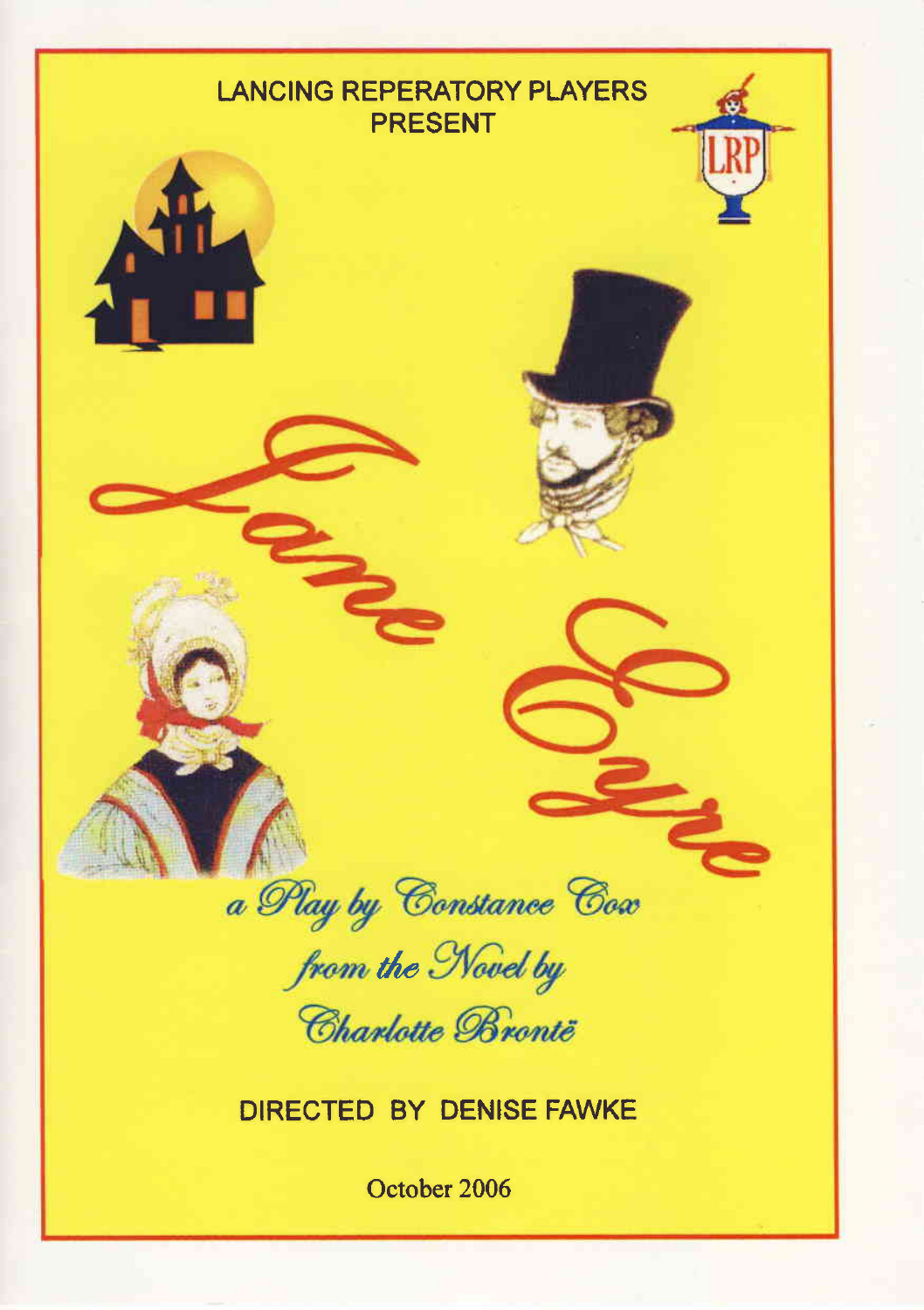

## Director's Messoge

Thank you all for coming and supporting our October production.

There is no need to say too much about the play as most people will know something about it.

I am really enthusiastic about this production as I have not directed a serious drama since The Miracle Worker as I have been concentrating on comedies, Sfage Sfruck and A Magical Christmas to name just two.

This production is based on a Constance Cox dramatisation, and I am sure some of you will remember her from the drama series that used to be on BBC on Sunday evenings. Iread a few scripts, but this one with the slightly more old-fashioned English seemed to capture the mood of this period beautifully. The genteel ladies, the dark and moody yet compelling Mr. Rochester, and the simplicity of Jane all come to life before you.

I am sure you will recognise some of our regulars on stage but it will be nice for you to see some new faces, mainly Alan Springham, who takes over the formidable Mr Rochester in his first major acting role.

I sincerely hope you enjoy your evening and can melt into the atmosphere of this lovely English drama. Don't forget new members are always welcome.

Denise Fawke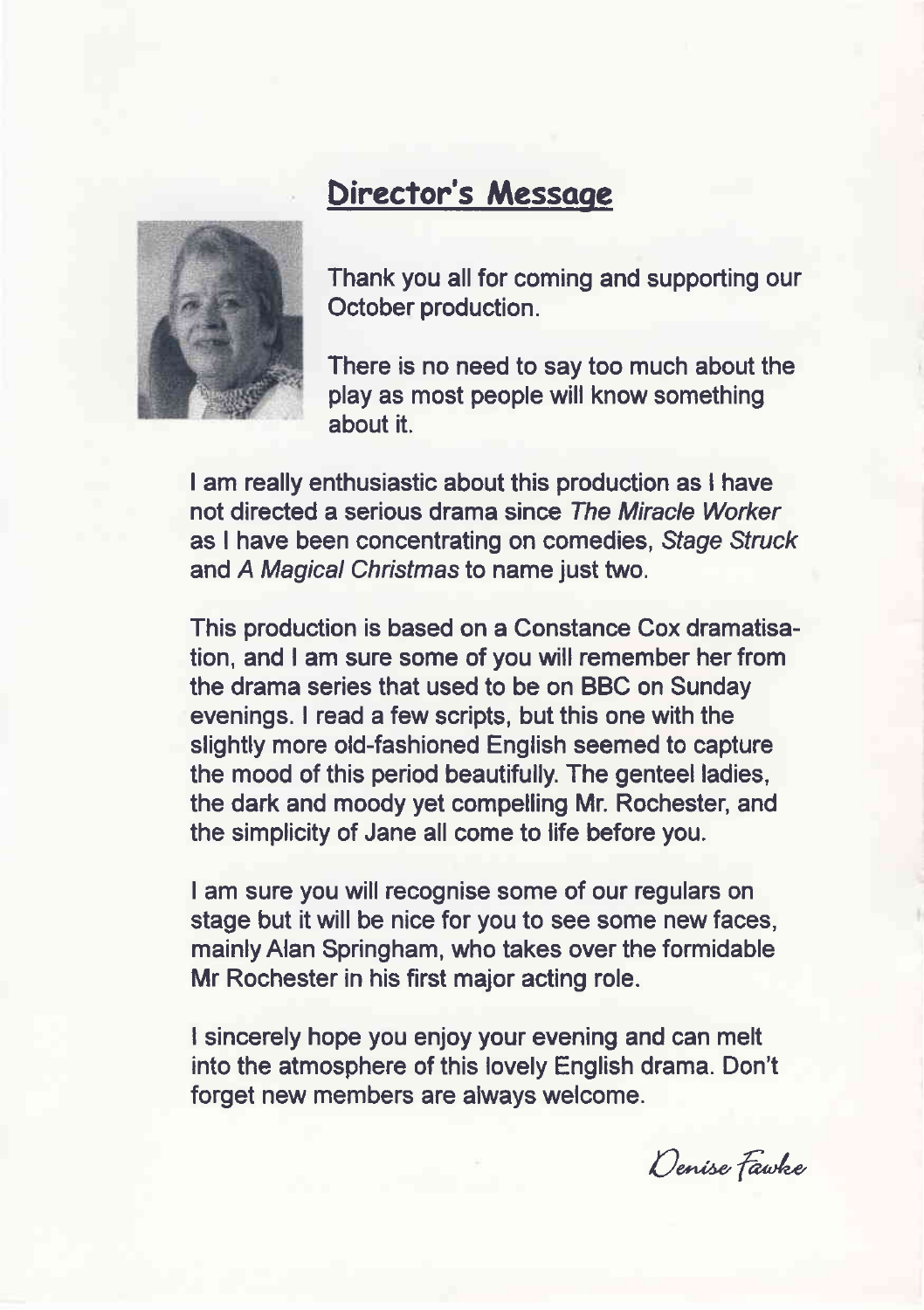## The Ploy & Its Author



The wonderful novel by Charlotte Brontë needs no introduction - indeed it has been produced in films and on television many times. This play is adapted from the highly successful Television Serial first televised by the B.B.C. during February and March 1956 with Daphne Slater as Jane Eyre and Stanley Baker as Rochester.

That production was also voted by viewers the best play of the year on either channel and was given the News ChronicleAward for 1956.

The adaption for television was by Constance Cox (1912 - 1998) who was a British script writer who specialised in adapting books by Charles Dickens and other classical literature. She was born in Surrey and was one of the first writers to adapt for TV. Pickwick Papers was written for television for the first time by her in 1977. In all she adapted or wrote twenty two plays.

This Play was first produced on stage on July 9th 1956 at Her Majesty's Theatre, Carlisle.

The play takes place during the period 1847-1848 and the scene throughout is the Drawing Room at Thornfield Hall

> Act l. Scene 1: An Autumn afternoon in 1847 Act I. Scene 2: The same. Three months later. Interval Act II. Scene 1: Evening. Several weeks later. Act ll. Scene 2: Morning. Six weeks later. Raffle

Act III: Early evening. The following Autumn.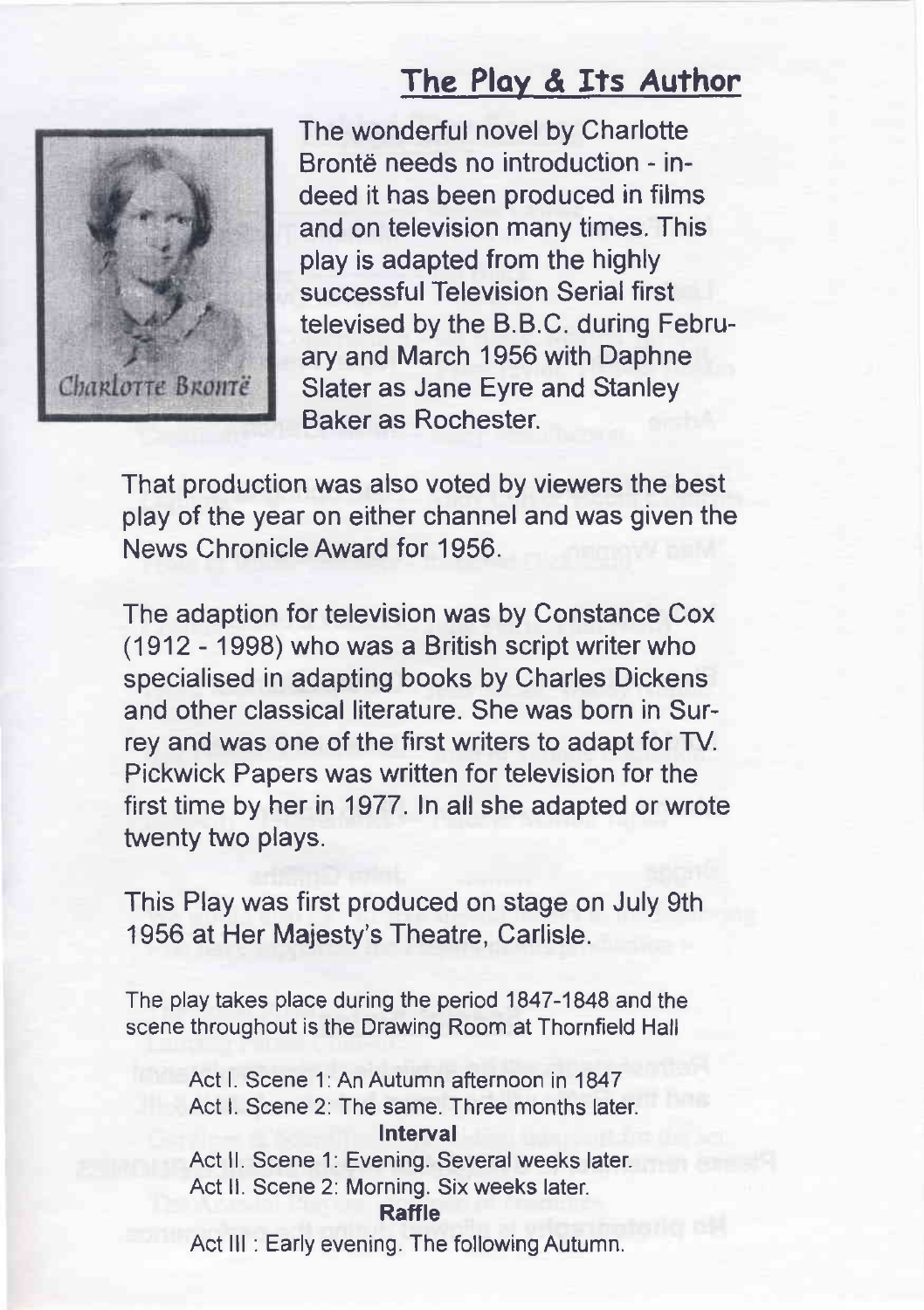## The Cost

| <b>Mrs Fairfax</b>  | . | <b>Marlene Tincknell</b> |
|---------------------|---|--------------------------|
| Leah                |   | <b>Charlie Owen</b>      |
| <b>Jane Eyre</b>    | . | <b>Tegan French</b>      |
| Adele               | . | <b>Tacita French</b>     |
| <b>Mr Rochester</b> | . | Alan Springham           |
| <b>Mad Woman</b>    | . | <b>Charlie Owen</b>      |
| Lady Ingram         | . | <b>Wendy Dowse</b>       |
| Blanche Ingram      |   | <b>Carolyn Cumber</b>    |
| Lord Ingram         | . | <b>Jonathan French</b>   |
| Mason               | . | <b>Philip Norton</b>     |
| Briggs              | . | <b>John Griffiths</b>    |

## **Special Notes**

Refreshmenfs will be available during the lnterval and the Raffle will be drawn between Acts ll & lll.

Please remember to SWITCH OFF your MOBILE PHONES.

No photography is allowed during the perfomance.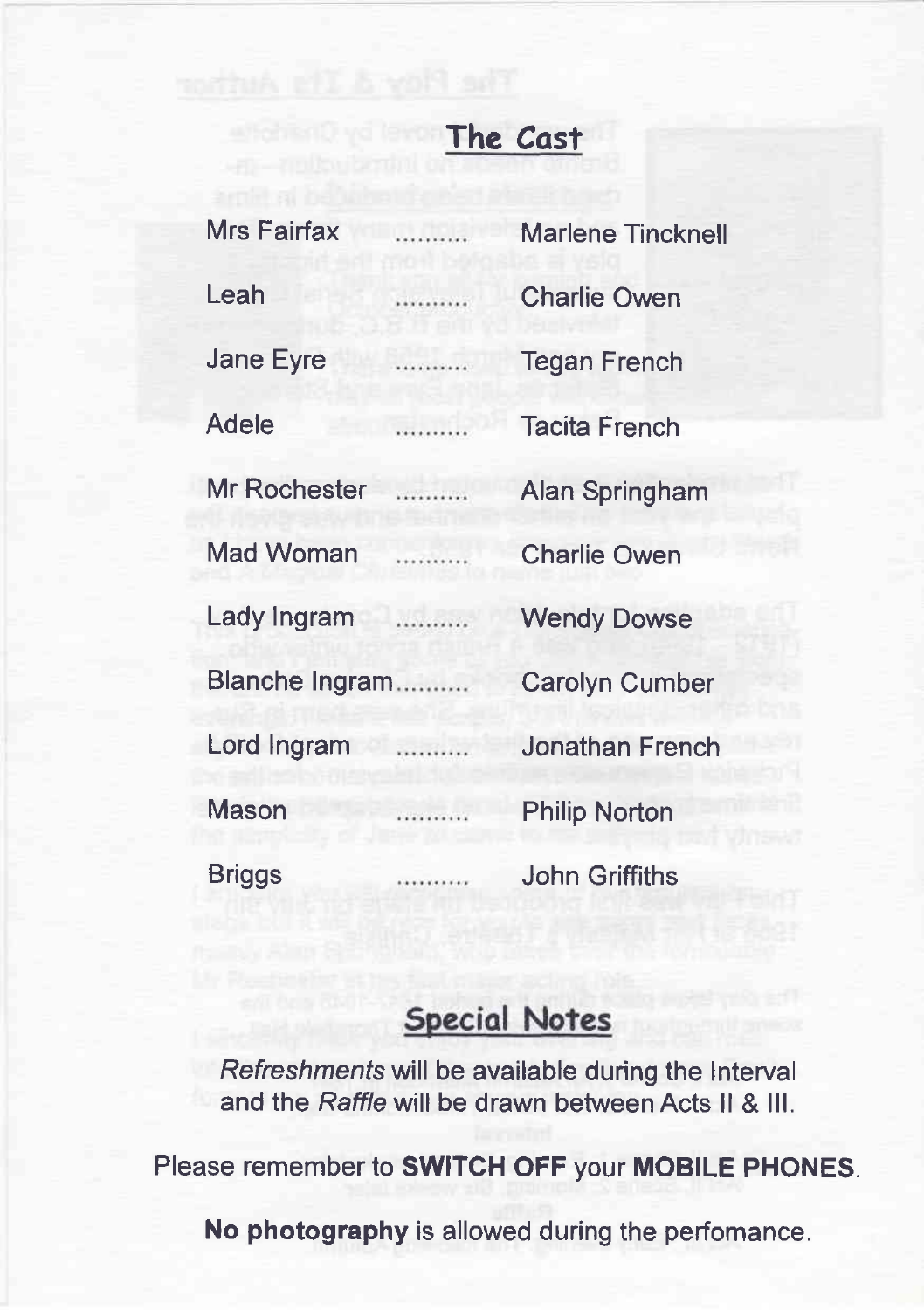#### Behind The Scenes

Director -------------------------- Denise Fawke Stage Manager --------------- Ian Black Set Design /Construction - Ian Black, Marion Taylor, Peter Taylor, Theresa Bossin Continuity ------------------- Mary MacPherson Lighting --------------------- Andy Culver, Robin Clements Front of House Manaeer - Rosalind Dickinson Costumes -------------------- Julie Petrie, Pam Hardy Props ------------------------ Jean Sarfas, Wendy Norton Box Office ------------------ John & Yvonne Eddleston Publicity / Programmes --- Peter & Marion Taylor

We would also like to give special thanks to the following who have supported the Players in this production :-

The Local Press Lancing Parish Council Lancing Library - for providing display space Local Shops - for displaying posters Gardiner & Scardifield - providing transport for the set John Fisher - publicity photographs The Arundel Players - for loan of costumes